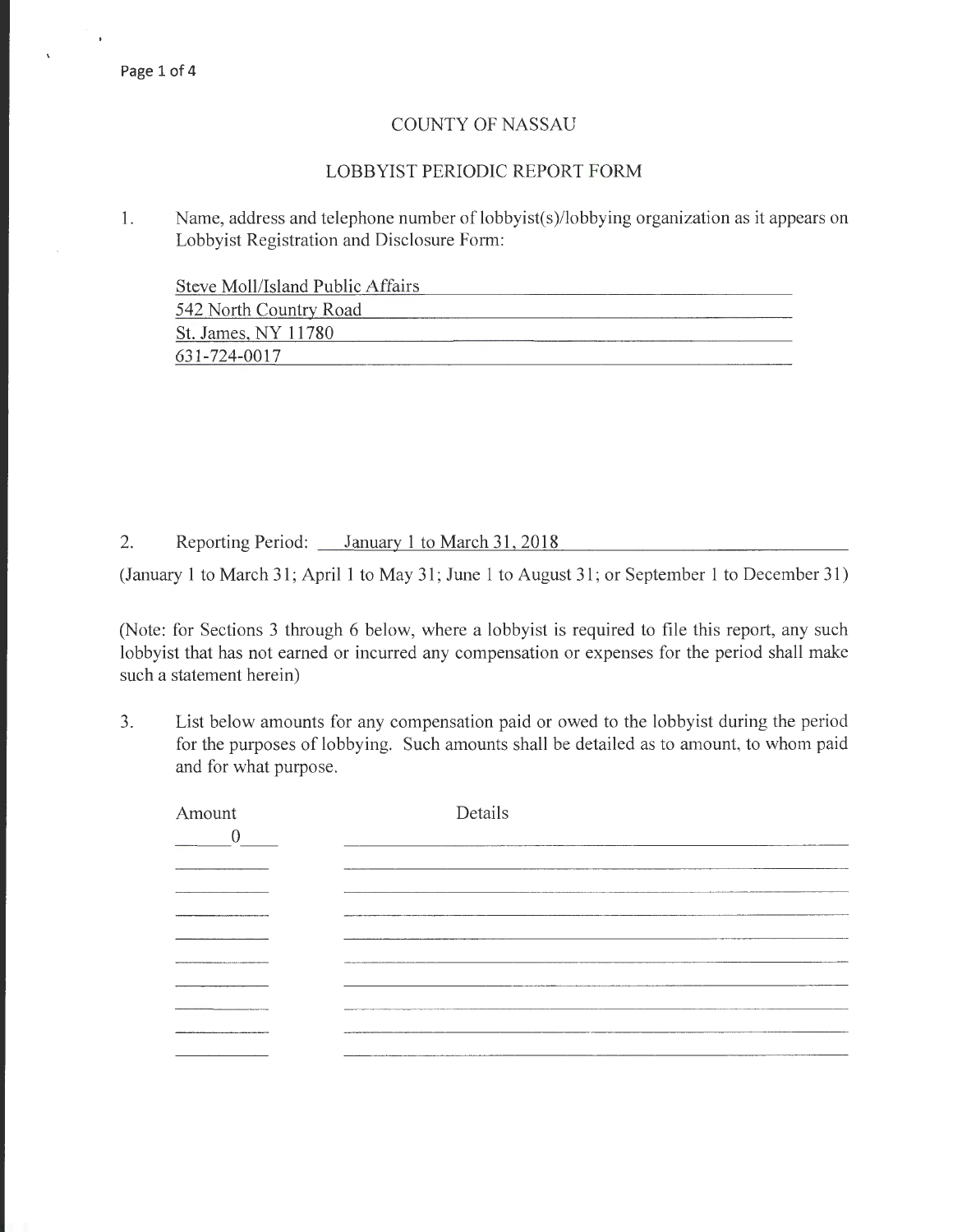- 4. List below the cumulative total amounts earned to date for lobbying year:
- $\Box$  0  $\Box$ 5. List below amounts for any expenses expended or incurred by the lobbyist during the period for the purposes of lobbying. Such amounts shall be detailed as to amount, to whom paid and for what purpose.

| Amount<br>$\overline{\phantom{0}}^0$                                                    | Details                                                                                                         |
|-----------------------------------------------------------------------------------------|-----------------------------------------------------------------------------------------------------------------|
|                                                                                         | ___                                                                                                             |
|                                                                                         |                                                                                                                 |
|                                                                                         |                                                                                                                 |
|                                                                                         | the contract of the contract of the contract of the contract of the contract of the contract of the contract of |
| the state of the control of the control of the control of the control of the control of |                                                                                                                 |
|                                                                                         |                                                                                                                 |
| ____                                                                                    | -----<br>_____                                                                                                  |
|                                                                                         |                                                                                                                 |
|                                                                                         | ----                                                                                                            |

- 6. List below the cumulative total amounts expended to date for lobbying year:
	- $\overline{0}$

(In lieu of completing 7 through 10 below, you may attach a copy of your Lobbyist Registration and Disclosure Form, provided the information has not changed.)

7. List whether and where the lobbyist(s)/lobbying organization is registered as a lobbyist (e.g. Nassau County, New York State):

8. Name, address and telephone number of client(s) by whom, or on whose behalf, the lobbyist is retained, employed or designated.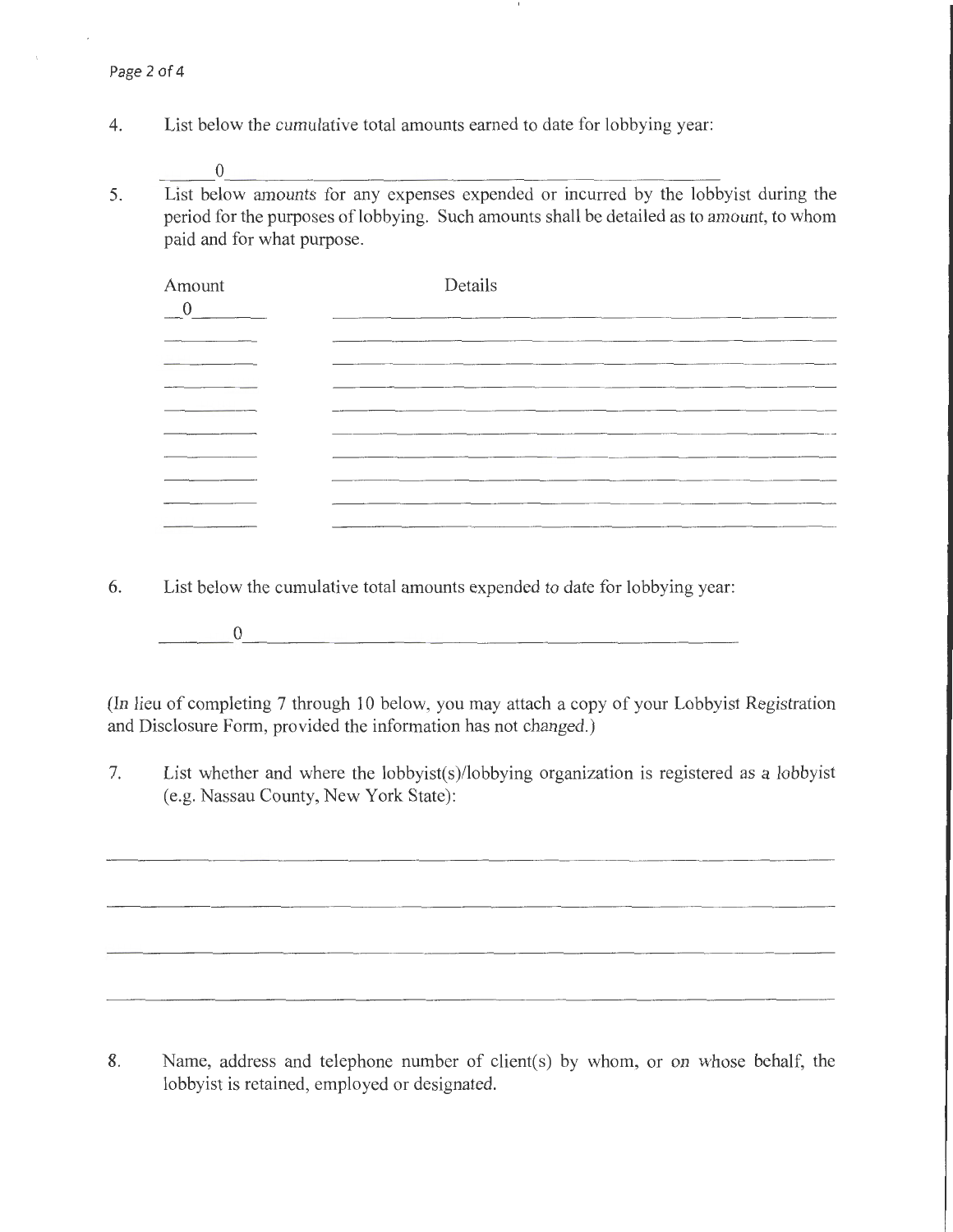| 9. | Describe lobbying activity conducted, or to be conducted, in Nassau County, and identify<br>client(s) for each activity listed, during the Reporting Period. |
|----|--------------------------------------------------------------------------------------------------------------------------------------------------------------|
|    | None                                                                                                                                                         |
|    |                                                                                                                                                              |
|    |                                                                                                                                                              |
|    |                                                                                                                                                              |
|    |                                                                                                                                                              |
|    |                                                                                                                                                              |

10. The name of persons, organizations or governmental entities before whom the lobbyist has lobbied during the period.

None

Page 3 of 4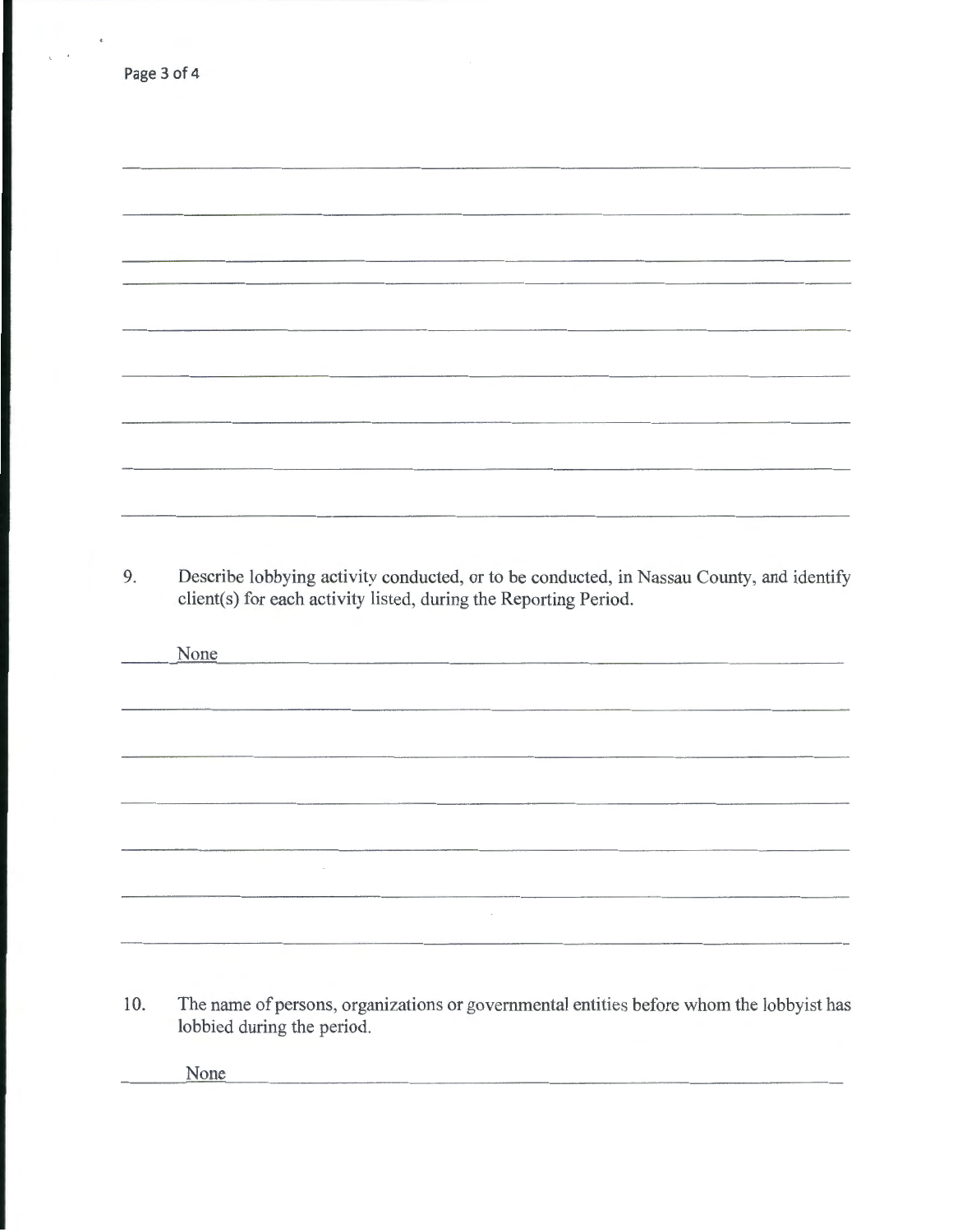Page 4 of 4

I understand that copies of this form will be sent to the Nassau County Department of Information Technology ("IT") to be posted on the County's website.

I also understand that upon termination of retainer, employment or designation I must give written notice to the County Attorney within thirty (30) days of termination.

VERIFICATION: I certify that all statements made on this statement are true, correct and complete to the best of my knowledge and belief and I understand that the willful making of any false statement of material fact herein will subject me to the provisions of law relevant to the making and filing of false instruments and will render such statement null and void.

Dated:  $\frac{1}{5}$  2018 Signed:

Print Name: Steve Moll

Title:

President

STATE OF NEW YORK ) COUNTY OF NASSAU  $50+60$ Sworn to before me this ) SS: )  $\frac{1}{\sqrt{1-\frac{1}{2}}}$ Day of  $\bigoplus_{\mathcal{P}}$ ril , 2018. **NOTAR** 

MELANIE SINKRYSKIJ NOTARY PUBLIC, State of New York l\\_. 01Sia201275 Qualified in Suffolk County Commission Expires February 17, 20 d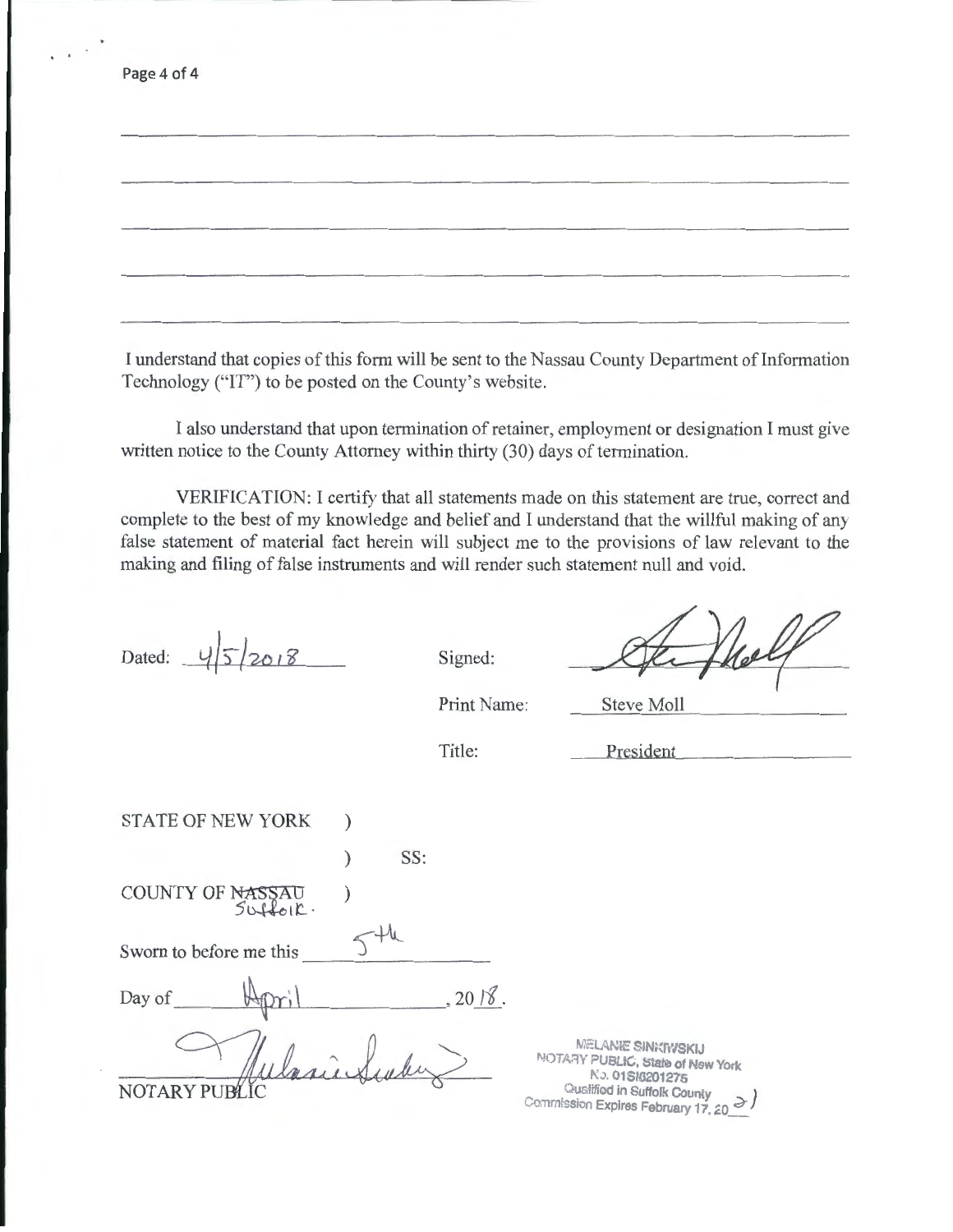Page 1 of 4



# COUNTY OF NASSAU

## LOBBYIST REGISTRATION AND DISCLOSURE FORM

1. Name, address and telephone number of lobbyist(s)/lobbying organization. The term "lobbyist" means any and every person or organization retained, employed or designated by any client to influence- or promote a matter before- Nassau County, its agencies, boards, commissions. department heads, legislators or committees, including but not limited to the Open Space and Parks Advisory Committee and Planning Commission. Such matters include, but are not limited to, requests for proposals, development or improvement of real property subject to County regulation, procurements. The term "lobbyist" does not include any officer, director, trustee, employee, counsel or agent of the County of Nassau, or State of New York, when discharging his or her official duties.

**Steve Moll/Island Public Affairs 542 North Country Road St. James, NY 11780 631-724-0017** 

2. List whether and where the person/organization is registered as a lobbyist (e.g., Nassau County, New York State):

**Registered in Suffolk & New York State** 

3. Name, address and telephone number of client(s) by whom, or on whose behalf, the lobbyist is retained, employed or designated: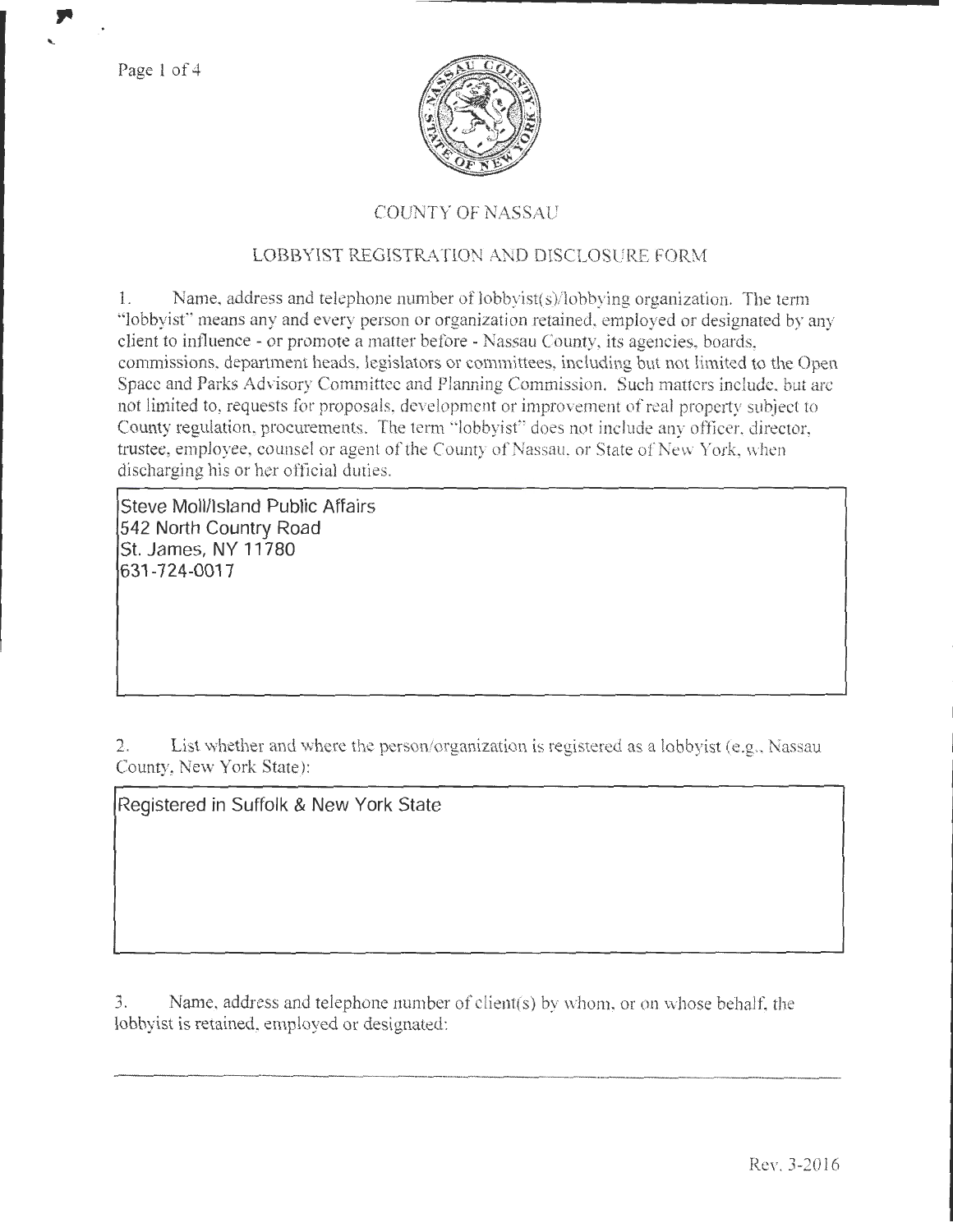AT&T 111 Washington Avenue, Albany NY 12207 Adelante of Suffolk County, 83 Carleton Avenue, Central Islip, NY 11722 American Canine Association, 1712 Pioneer Way, Cheyenne, WY 82001 Little Flower Children's Serivces, Inc., 2450 N. Wading River Road, Wading River, NY

4. Describe lobbying activity conducted, or to be conducted, in Nassau County, and identify client(s) for each activity listed. See page 4 for a complete description of lobbying activities.

We may attempt to influence the County Legislature or County Executive Department on proposed laws yet to be introduced. At this time there are no specific introductory resolutions on which we see the need to lobby.

5. The name of persons, organizations or governmental entities before whom the lobbyist expects to lobby:

Nassau Legislature & Executive Dept.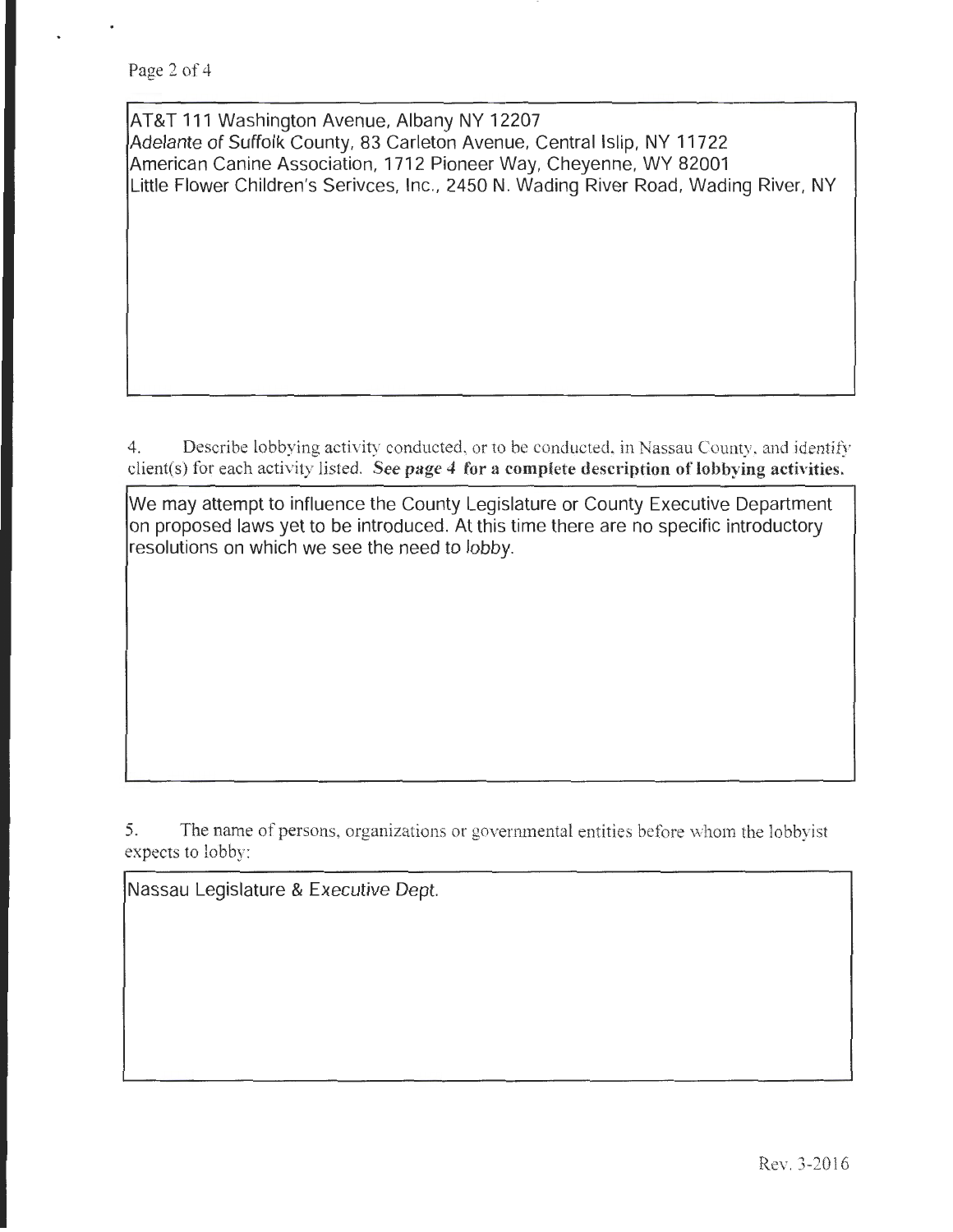### Page 3 of 4

6. If such lobby is is retained or employed pursuant to a written agreement of retainer or employment, you must attach a copy of such document; and if agreement of retainer or employment is oral, attach a written statement of the substance thereof. If the written agreement of retainer or employment does not contain a signed authorization from the client by whom you have been authorized to lobby, separately attach such a written authorization from the client.

7. Within the previous year. has the lobbyist/lobbying organization or any of its corporate officers provided campaign contributions pursuant to the New York State Election Law to the campaign committees of any of the following Nassau County elected officials or to the campaign committees of any candidates for any of the following Nassau County elected offices: the County Executive, the County Clerk. the Comptroller, the District Attorney, or any County Legislator? If yes, to what campaign committee? If none, you must so state:

No

I understand that copies of this form will be sent to the Nassau County Department of Information Technology ("IT") to be posted on the County's website.

I also understand that upon termination of retainer, employment or designation I must give written notice to the County Attorney within thirty (30) days of termination.

VER1F1CATION: The undersigned affirms and so swears that he/she has read and understood the foregoing statements and they are, to his/her knowledge, true and accurate.

The undersitgned further certifies and affirms that the contribution(s) to the campaign committees listed above were made freely and without duress, threat or any promise of a governmental benefit or in exchange for anv benefit or remuneration. ORIGINAL SIGNED

Dated: Signed:

Print Name:

Title: